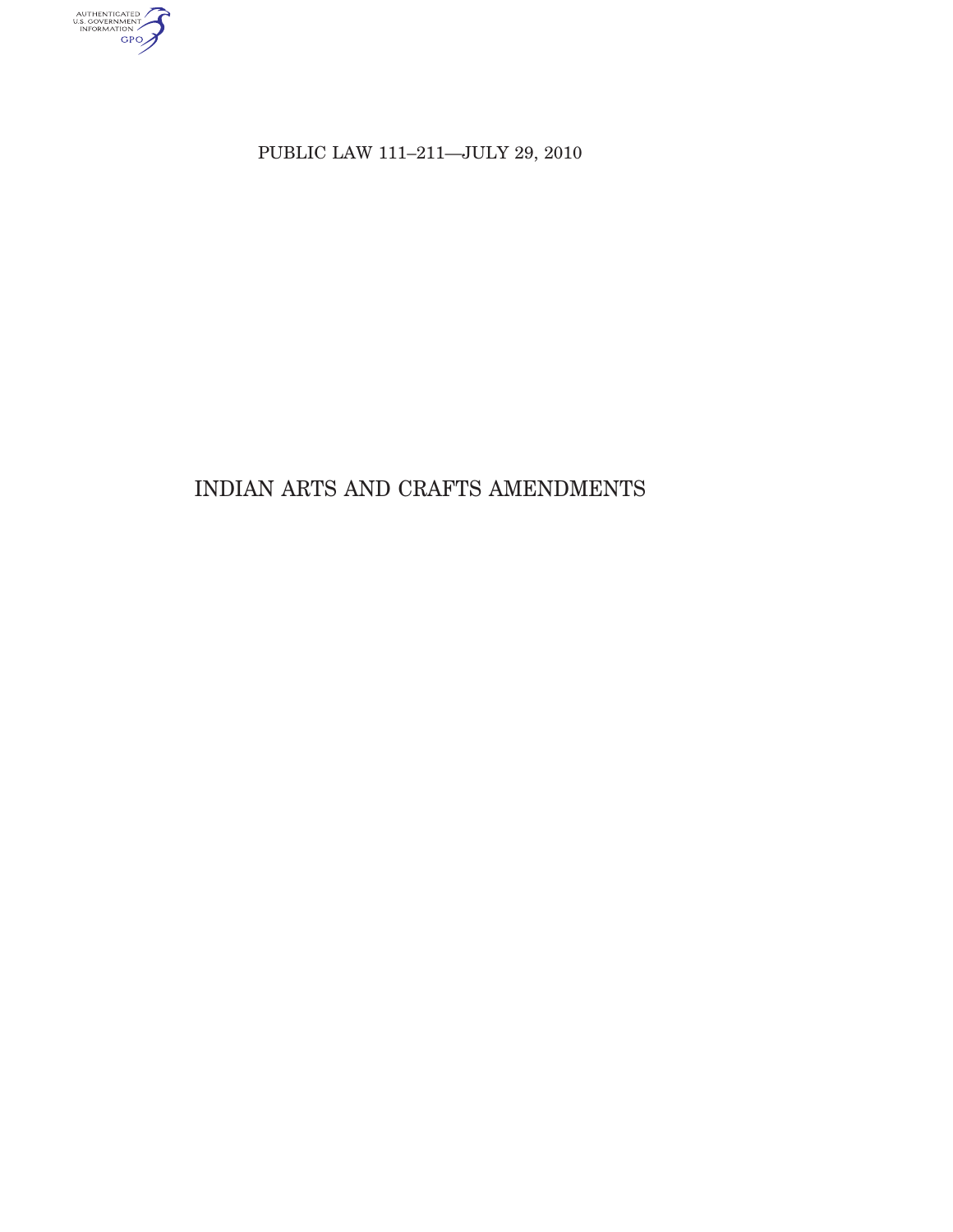## Public Law 111–211 111th Congress

### An Act

July 29, 2010

[H.R. 725]

To protect Indian arts and crafts through the improvement of applicable criminal proceedings, and for other purposes.

*Be it enacted by the Senate and House of Representatives of the United States of America in Congress assembled,* 

Indian Arts and Crafts Amendments Act of 2010.

25 USC 305 note.

## **TITLE I—INDIAN ARTS AND CRAFTS AMENDMENTS**

#### **SEC. 101. SHORT TITLE; TABLE OF CONTENTS.**

(a) SHORT TITLE.—This title may be cited as the ''Indian Arts and Crafts Amendments Act of 2010''.

(b) TABLE OF CONTENTS.—The table of contents of this title is as follows:

Sec. 101. Short title; table of contents.

Sec. 102. Indian arts and crafts.

Sec. 103. Misrepresentation of Indian produced goods and products.

#### **SEC. 102. INDIAN ARTS AND CRAFTS.**

(a) CRIMINAL PROCEEDINGS; CIVIL ACTIONS; MISREPRESENTA-TIONS.—Section 5 of the Act entitled ''An Act to promote the development of Indian arts and crafts and to create a board to assist therein, and for other purposes'' (25 U.S.C. 305d) is amended to read as follows:

25 USC 305d.

#### **''SEC. 5. CRIMINAL PROCEEDINGS; CIVIL ACTIONS.**

"(a) DEFINITION OF FEDERAL LAW ENFORCEMENT OFFICER.-In this section, the term 'Federal law enforcement officer' includes a Federal law enforcement officer (as defined in section 115(c) of title 18, United States Code).

''(b) AUTHORITY TO CONDUCT INVESTIGATIONS.—Any Federal law enforcement officer shall have the authority to conduct an investigation relating to an alleged violation of this Act occurring within the jurisdiction of the United States.

''(c) CRIMINAL PROCEEDINGS.—

''(1) INVESTIGATION.—

''(A) IN GENERAL.—The Board may refer an alleged violation of section 1159 of title 18, United States Code, to any Federal law enforcement officer for appropriate investigation.

"(B) REFERRAL NOT REQUIRED.—A Federal law enforcement officer may investigate an alleged violation of section 1159 of that title regardless of whether the Federal law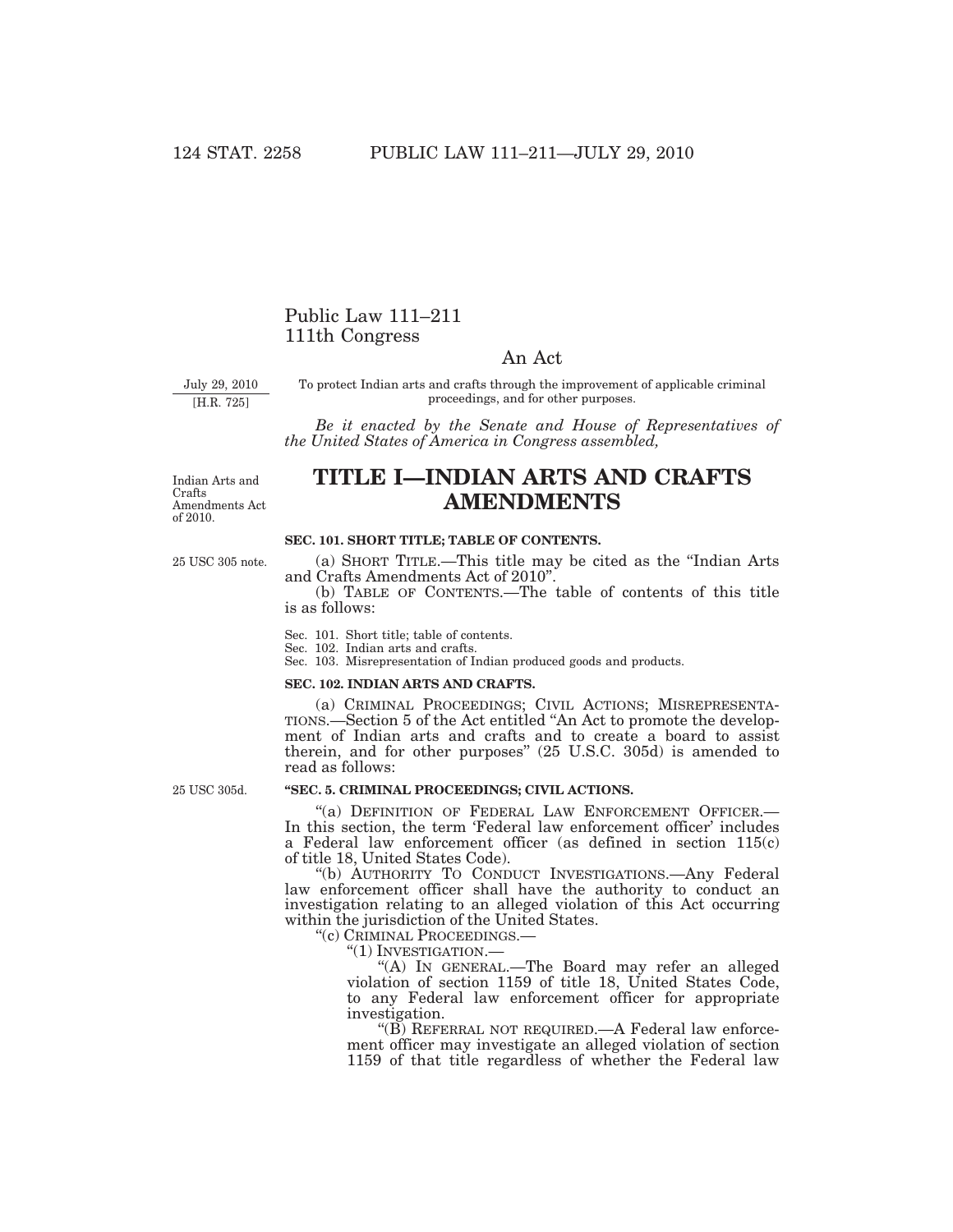enforcement officer receives a referral under subparagraph (A).

"(2) FINDINGS.—The findings of an investigation of an alleged violation of section 1159 of title 18, United States Code, by any Federal department or agency under paragraph  $(1)(A)$  shall be submitted, as appropriate, to-

''(A) a Federal or State prosecuting authority; or

''(B) the Board.

''(3) RECOMMENDATIONS.—On receiving the findings of an investigation under paragraph (2), the Board may—

''(A) recommend to the Attorney General that criminal proceedings be initiated under section 1159 of title 18, United States Code; and

''(B) provide such support to the Attorney General relating to the criminal proceedings as the Attorney General determines to be appropriate.

''(d) CIVIL ACTIONS.—In lieu of, or in addition to, any criminal proceeding under subsection (c), the Board may recommend that the Attorney General initiate a civil action under section 6.''.

(b) CAUSE OF ACTION FOR MISREPRESENTATION.—Section 6 of the Act entitled ''An Act to promote the development of Indian arts and crafts and to create a board to assist therein, and for other purposes'' (25 U.S.C. 305e) is amended—

 $(1)$  by striking subsection  $(d)$ ;

(2) by redesignating subsections (a) through (c) as subsections (b) through (d), respectively;

(3) by inserting before subsection (b) (as redesignated by paragraph  $(2)$ ) the following:

 $\tilde{P}$ (a) DEFINITIONS.—In this section:

''(1) INDIAN.—The term 'Indian' means an individual that—

''(A) is a member of an Indian tribe; or

''(B) is certified as an Indian artisan by an Indian tribe.

"(2) INDIAN PRODUCT.—The term 'Indian product' has the meaning given the term in any regulation promulgated by the Secretary.

''(3) INDIAN TRIBE.—

''(A) IN GENERAL.—The term 'Indian tribe' has the meaning given the term in section 4 of the Indian Self-Determination and Education Assistance Act (25 U.S.C. 450b).

''(B) INCLUSION.—The term 'Indian tribe' includes, for purposes of this section only, an Indian group that has been formally recognized as an Indian tribe by-

''(i) a State legislature;

''(ii) a State commission; or

"(iii) another similar organization vested with State legislative tribal recognition authority.

"(4) SECRETARY.—The term 'Secretary' means the Secretary of the Interior.'';

(4) in subsection (b) (as redesignated by paragraph (2)), by striking "subsection  $(c)$ " and inserting "subsection  $\overline{d}$ )";

 $(5)$  in subsection (c) (as redesignated by paragraph  $(2)$ )— (A) by striking "subsection  $(a)$ " and inserting "subsection  $(b)$ "; and

(B) by striking "suit" and inserting "the civil action";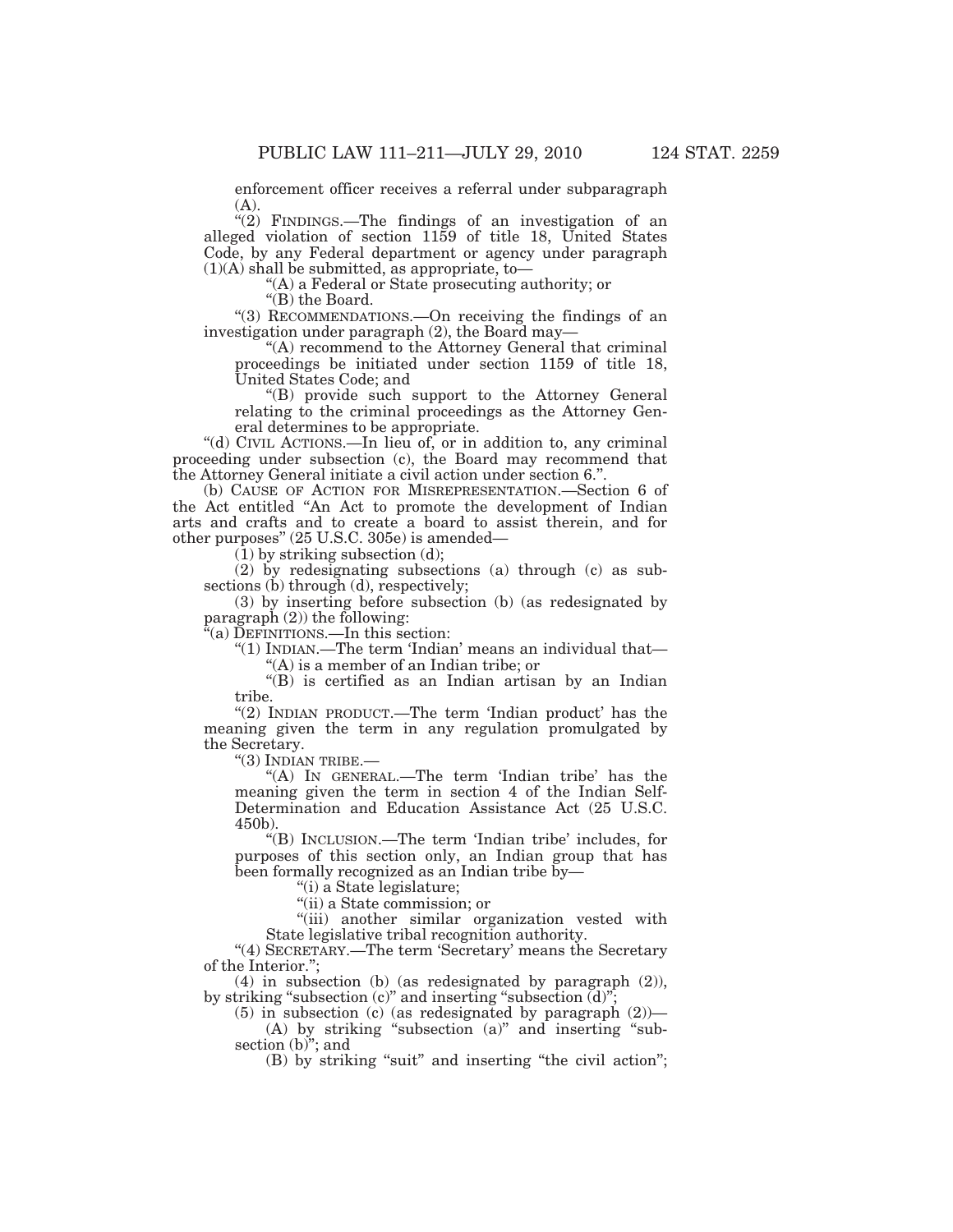(6) by striking subsection (d) (as redesignated by paragraph (2)) and inserting the following:

''(d) PERSONS THAT MAY INITIATE CIVIL ACTIONS.—

" $(1)$  In GENERAL.—A civil action under subsection  $(b)$  may be initiated by—

''(A) the Attorney General, at the request of the Secretary acting on behalf of—

''(i) an Indian tribe;

"(ii) an Indian; or

''(iii) an Indian arts and crafts organization;

''(B) an Indian tribe, acting on behalf of—

''(i) the Indian tribe;

''(ii) a member of that Indian tribe; or

''(iii) an Indian arts and crafts organization;

''(C) an Indian; or

''(D) an Indian arts and crafts organization.

''(2) DISPOSITION OF AMOUNTS RECOVERED.—

''(A) IN GENERAL.—Except as provided in subparagraph (B), an amount recovered in a civil action under this section shall be paid to the Indian tribe, the Indian, or the Indian arts and crafts organization on the behalf of which the civil action was initiated.

''(B) EXCEPTIONS.—

''(i) ATTORNEY GENERAL.—In the case of a civil action initiated under paragraph (1)(A), the Attorney General may deduct from the amount—

''(I) the amount of the cost of the civil action and reasonable attorney's fees awarded under subsection (c), to be deposited in the Treasury and credited to appropriations available to the Attorney General on the date on which the amount is recovered; and

''(II) the amount of the costs of investigation awarded under subsection (c), to reimburse the Board for the activities of the Board relating to the civil action.

''(ii) INDIAN TRIBE.—In the case of a civil action initiated under paragraph (1)(B), the Indian tribe may deduct from the amount—

 $(1)$  the amount of the cost of the civil action; and

''(II) reasonable attorney's fees.''; and

 $(7)$  in subsection (e), by striking "(e) In the event that" and inserting the following:

''(e) SAVINGS PROVISION.—If''.

#### **SEC. 103. MISREPRESENTATION OF INDIAN PRODUCED GOODS AND PRODUCTS.**

Section 1159 of title 18, United States Code, is amended—

(1) by striking subsection (b) and inserting the following: ''(b) PENALTY.—Any person that knowingly violates subsection (a) shall—

''(1) in the case of a first violation by that person—

"(A) if the applicable goods are offered or displayed for sale at a total price of \$1,000 or more, or if the applicable goods are sold for a total price of \$1,000 or more—